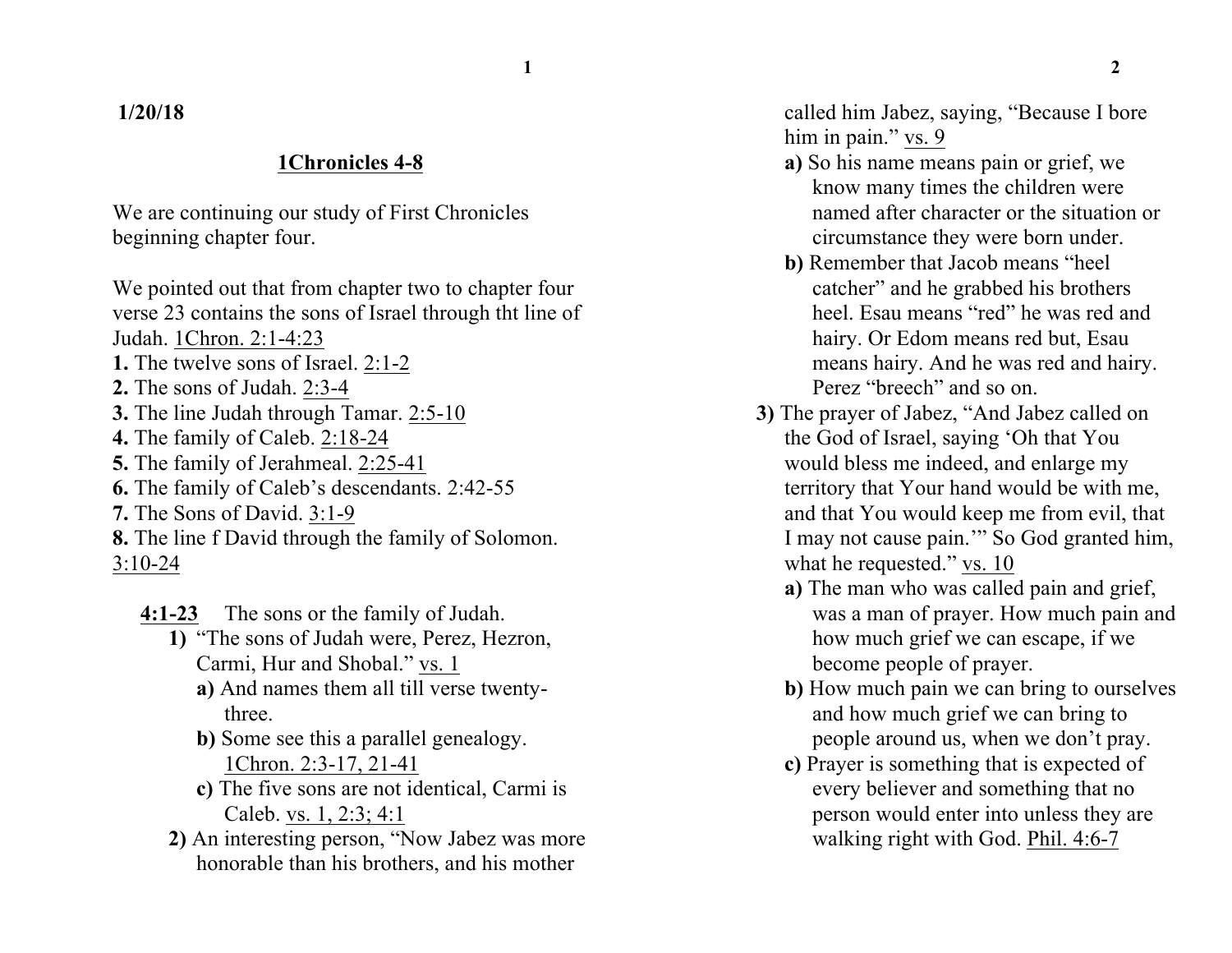- **d)** And maybe that's why many of us don't pray as often as we do. But this man, first of all prayed that God would bless him, "bless me Lord", it speaks of grace. Because why should God bless me? Not because I am good, but God blesses me because He's good.
- **e)** Secondly, enlarge my territories, he is petitioning for growth. Are you asking that God loosen your cords spiritally? And expand your borders? Or do you see yourself and your Christian life as a very limited area? You see yourself as just being saved and going to church and learning a little bit of information about the Bible and just saying your prayers at night and not bothering anybody and you're waiting for the rapture. Or are you praying, "Lord make me grow. Expand my borders, give me vision, not only to see far, but to see broad. Use me."
- **f)** Third he prayed for God's guidance. "And Your hand would be with me." You see, all the blessing and all the expansion of my borders will mean nothing, if I don't have God going before me. I'll ruin it, I'll blow it, I'll use it for my own advantage. Because basically we are selfish and self-centered.
- **g)** Fourth, "That You would keep me from evil." I like that. Jesus says the very same

petition as He taught the disciples to pray. Keep me from those areas where I would be prone to enter in, and add to my own hurt. Keep me from those areas where the enemy would attack me and try to ensnare me.

- **h)** I like what David prays in the Psalm, he says, "Lord, keep me from presumptuous sin. Lord put a door at my mouth. Lord guard my heart. And so this man that was called grief and pain, trusted completely in God. And rather than to live out the meaning of his name, he allowed God to change, what he was to be natural to the supernatural. That should be our prayer.
- **4)** Verse 15, the sons of Caleb are given again, all the way down to verse 23.

## **4:24-5:26 The sons of Simeon, Reuben, Gad and Manasseh.**

- **4:24-43** The family of Simeon.
	- **1)** "The sons of Simeon were, Nemuel, Jamin, Jarib, Zerah and Shaul" vs. 24
	- **2)** The line continues. vs. 24-27
	- **3)** Then it speaks about the cities and villages they dwelt in. vs. 28-33b
		- **\*** These were their cities till the reign of David. vs. 31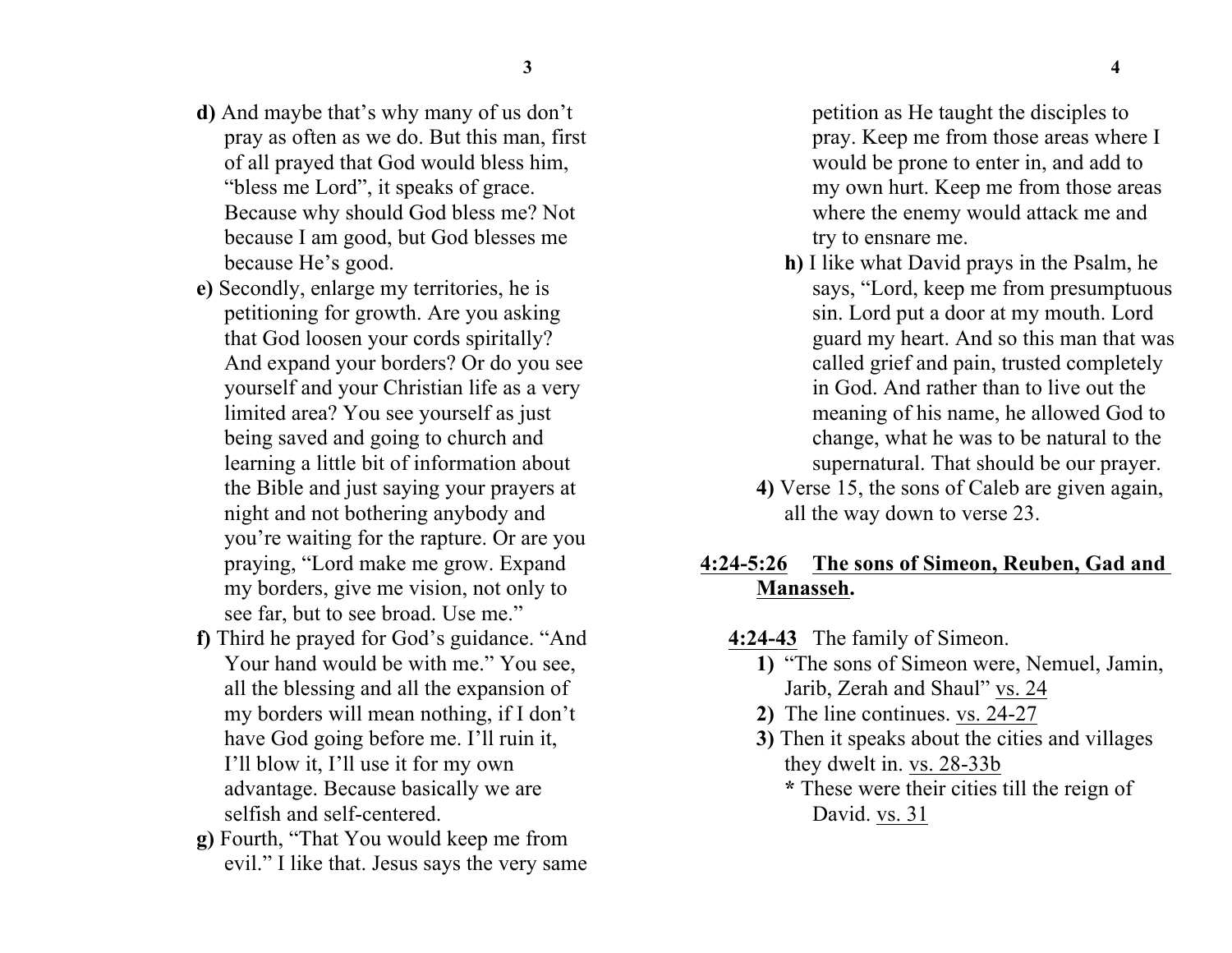- **3)** Interesting comment, "And they maintained their genealogy", the leaders in their familities and fathers's house. vs. 33c-38
- **4)** Their identity, "These recorded by names came in the days of Hezekiah, king of Judah; and they attacked their tents and the Meunites who were found there and utterly destroyed them, as it is to this day. So they dwelt in their place because there was pasture for their flocks there." vs. 41
- **5)** "Now some of them, 500 of the sons of Simeon went to Mt. Seir having as their captains Pelatiah, Neariah, Rephaiah and Uzziel, the sons of Ishi. And they defeated the rest of the Amalekites, who had escaped, they have dwelt there to this day." vs. 42-43
	- **a)** Remember Moses went up the mountain to pray and Joshua went out against Amalek, as Aaron and Ur held his arms up. Ex. 17
	- **b)** The Amalekites are a type of the flesh, the flesh that is always to destroy you. You must reckon it dead, you must drive it out. You dare not bargain with your flesh, you dare not cater to your flesh, because it will turn around and slay you. It will entrap you.
	- **c)** And so as the Amalekites were put to death, we must reckon the old man dead, daily.

**5:1-10** The family of Ruben.

- **1)** "Now these are the sons of Reuben the firstborn of Israel, he was indeed the firstborn and because he defiled his father's bed, his birthright was given to the sons of Joseph, the sons of Israel, that the genealogy is not listed according to the birthright." vs. 1
	- \* As mentioned before, he forfeited his birthright and the double portion was given to Joseph and his sons Ephraim and Manasseh were absorbed into the twelve tribes. Gen. 48:22:Deut. 12:15
- **2)** "Yet Judah prevailed over hi; brothers, and from him came a ruler, although the birthright was Joseph's. vs. 2
	- **a)** The reference to "a ruler" is David, who came through the tribe of Judah, although the birthright was Joseph's, long-term the Messiah. Mic. 5:2
	- **b)** And so it gives a parenthetical explanation here.
	- **c)** The oist of Ruben's sons are different. Gen. 46:9; Ex 6:14; Num. 26:5
- **3)** Tiglath-Pileser is mentioned in verse 6, 26, the king of Assyria who carried them captive, the northern tribes, particularly Reuben, Gad and the half tribe of Manasseh, who settled on the east side of the Jordan, the Trans-Jordan. Remember that they were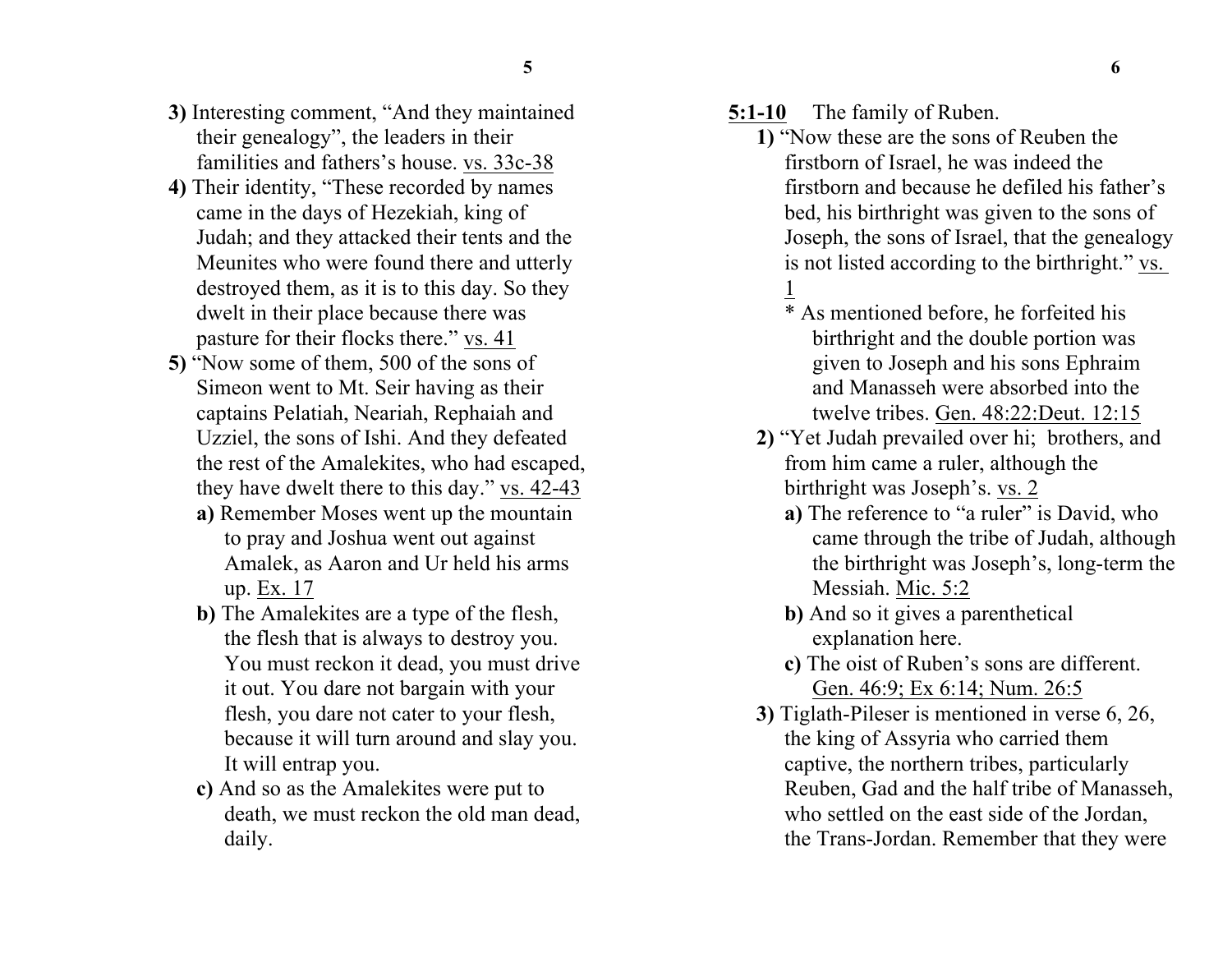herdsmen, they found good land, they wanted to settle there. vs. 3-9

- **a)** And they came back and they told Moses and Joshua, and he says, "What are you doing? Didn't God take us 40 years in the wilderness because people refused to enter in and now you want to go back?" And he says, "No, no you don't understand. You know, we're herdsmen and we like that territory, we'll go in with you to occupy the land, and once we've settled the land, we want to take our inheritance on the other side." He says, "Okay then, that will be good." But if you follow the record, and we don't have time for it tonight, it got them in trouble. In more than one way.
- **b)** And so it's better for you to dwell within the borders that God has given to you, than to try to always see how close you can get to the border, before you're out. Be careful of that. Stay right in the center. Don't be dwelling out there in the periphery, but stay right in the center.
- **4)** The wars Saul fought on the east side of the Jordan with the Ammonites. vs. 10
	- **a)** The parallel passage. 1Sam. 11:1-11
	- **b)** The Hagrites are related to the descendents of Ishmael. Gen. 25:15
- **5:11-17** The family of Gad.
- **1)** "And children of Gad, they dwelt next to them in the land of Bashan, as far as Salcah." vs. 11
	- \* And again, that's the East side of the Jordan. vs. 12-16
- **2)** The clear keeping of records is stated, "All these were registered by the genealogies in the days of Jotham king of Judah, and in the days of Jeroboam, king of Israel." vs. 17 \* The tribes of Zebulen and Dan are excluded.
- **5:18-22** The two and a half tribes and their armies.
	- **1)** "The sons of Reuben, the Gad and the half tribe of Manasseh had 44,760 valiant men, men able to bear shield and sword, to shoot with the bow, and careful in war, who went to war. They made war with the Hagrites, Jetur, Naphish, and Nodab." vs. 18-19
	- **2)** God gave them the victory, "And they were helped against them, and the Hagrites were delivered into their hand, and all who *were* with them, for they cried out to God in the battle, He heeded their prayers because they put their trust in Him." vs. 20
- **5:23-26** The unfaithfulness of the two and a half tribes on the eastern side.
	- **1)** "So the children of the half-tribe of Manasseh dwelt in the land. Their *numbers*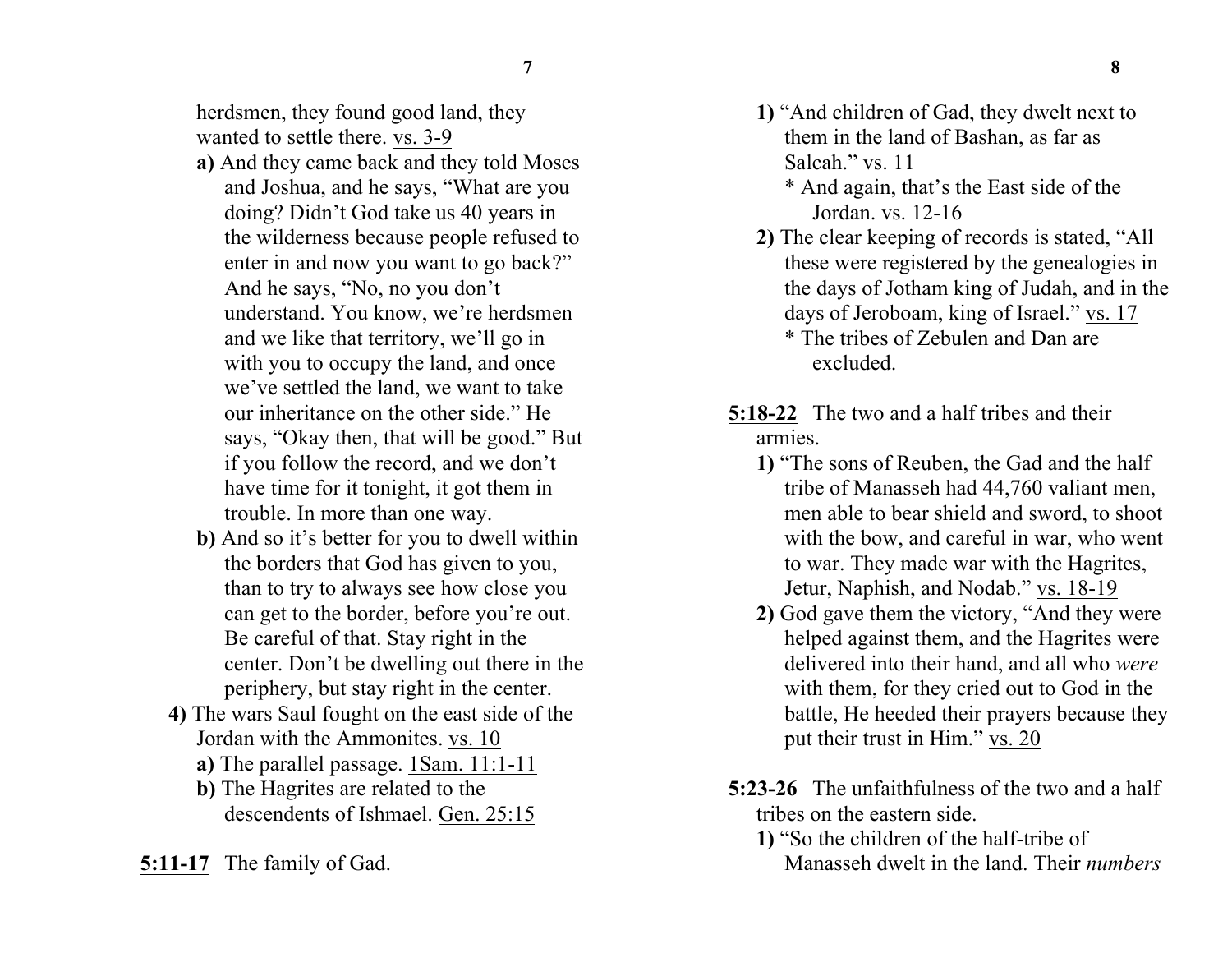increased from Bashan to Baal Hermon, that is, to Senir, or Mount Hermon. These *were* the heads of their fathers' houses: Epher, Ishi, Eliel, Azriel, Jeremiah, Hodaviah, and Jahdiel. They were mighty men of valor, famous men, *and* heads of their fathers' houses." vs. 23-24

- \* We get the family of Manasseh that also settled on the east side of Jordan.
- **2)** They betrayed God, "And they were unfaithful to the God of their fathers, and played the harlot after the gods of the peoples of the land, whom God had destroyed before them." vs. 25
- **3)** God punished them, "So the God of Israel stirred up the spirit of Pul king of Assyria, that is Tiglath-Pileser king of Assyria. He carried the Reubenites, the Gadites, the half tribe of Manasseh, into captivity. He took them to Halah, Habor, Hara, and the river of Gozan to this day." vs. 26
	- **a)** These three and a half tribes were the first to go into captivity to Assyria, way before the Babylonian captivity. 2Kings 15:29; 17:6-7; 18:11
	- **b)** A good lesson to be learned there, about abiding in the places that God wants us to. Jesus says, "Abide in Me, and I will abide in you. Apart from Me, you can do nothing."

**c)** Assyria was used as the "rod of God's anger". Is. 10:5

- **6:1-30** The family of Levi.
	- **1)** "The sons of Levi were Gershon, Kohath and Merari." vs. 1
	- **2) "**The sons of Kohath were, Amram, Izhar, Hebron, Uzziel. The children of Amram, were Aaron, Moses and Miriam. And the sons of Aaron were Nadab, Abihy, Elieazar, and Ithamar." vs. 2-3
		- **a)** The the genealogy continues till the captivity of Babylon and is the summary statement. vs. 4-15
			- **1))** Verse 1-4 is identical. Ex. 6:17-19; Num. 3:18-20
			- **2))** The line is traced through the single line of "Kohath". vs. 2a
			- **3))** There are 26 generation listed, 23 from Aaron the priest. vs. 1-15
		- **b)** Three omissions, Jehoiada, Urijah and Azariah. 2Kings 11:15; 2Chron. 22:11, 26:11, 16, 17, 20; 31:10
	- **3)** The sons of Levi, Gershon Kohath and Merari according to their sons and families are next. vs. 16-30
		- **a)** The three sons, they had different tasks recorded in Leviticus and Numbers. vs. 16
		- **b)** The sons of the three are given. vs. 17-19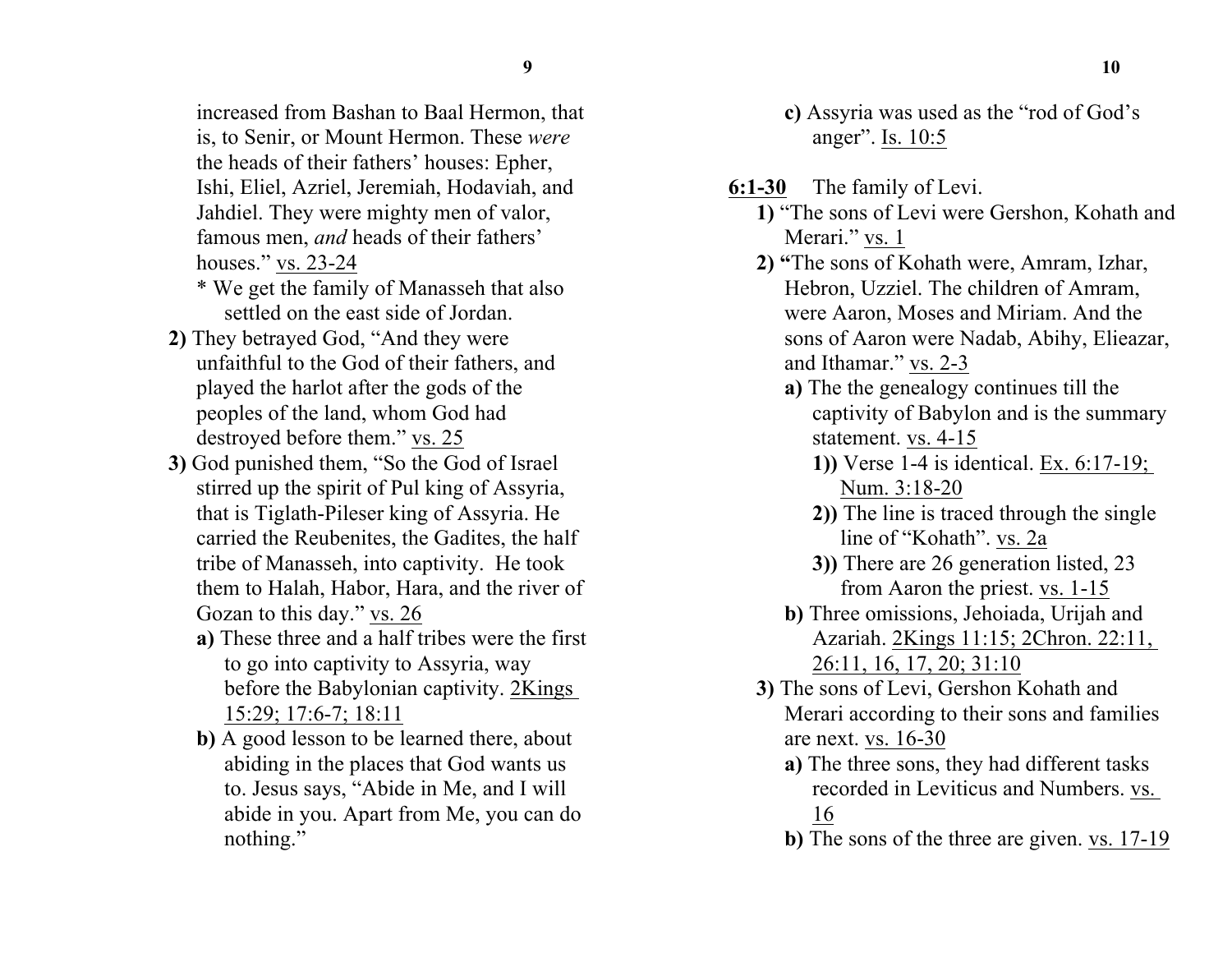- 
- **c)** Eliab his son, Jeroham his son, and Elkanah his son. vs. 27
	- **1))** Elkanah was the father of Samuel and had two wives Penninah and Hannah. 1Sam 1:2
	- **2))** Samuel lived and grew up at Shiloh where the Tabernacle was with Eli and God told Samuel he was going to judge Eli and his two sons for not confronting them for causing the people to abhor the offerings of the LORD for their evil of helping stealing from the offerings and laying with the women who assemble at the door of he tabernacle. 1Sam. 1:15-16, 22
	- **3))** The sons of Samuel were not faithful to God and the people of God told Samuel, don't let your sons rule, because they don't know God, but God did not judge Samuel without doubt because he confronted them and did not put them in any service.
	- **4))** How many pastor's kids or Christian's kids have rebelled against God because of the poor example of their parents. And it's so easy to justify, "Well I am serving God." Yes, but I am neglecting my home many times. And if you will look to the scriptures, the qualifications for

you to serve God, is not by your diligence in public service, but it's through your diligence and effectiveness in the home, that qualifies you for public service. I challenge you to search the scriptures. What a slap in the face to many of us who are pastors and Christians.

**d)** The sons of Samuel wee Joel the firstborn, and Abijah the second. vs. 28

**6:31-48** The temple musicians.

- **1)** "Now these are the men whom David appointed over the service of song in the house of the LORD, after the ark came to rest. They were ministering with music before the dwelling place of the tabernacle of meeting, until Solomon had built the house of the LORD in Jerusalem, and they served in their office according to their order." vs. 31-32
	- **a)** David left the order of the priest later on, you'll see at the end of Chronicles and everything and he just established everything, David was a tremendous man. 1Chron.15-16
	- **b)** The Kohathites in verse 20 and 33 on down, 44 Merari.
	- **c)** The distinction between them and Aaron and his sons, "And their brethren, the Levites, were appointed to every kind of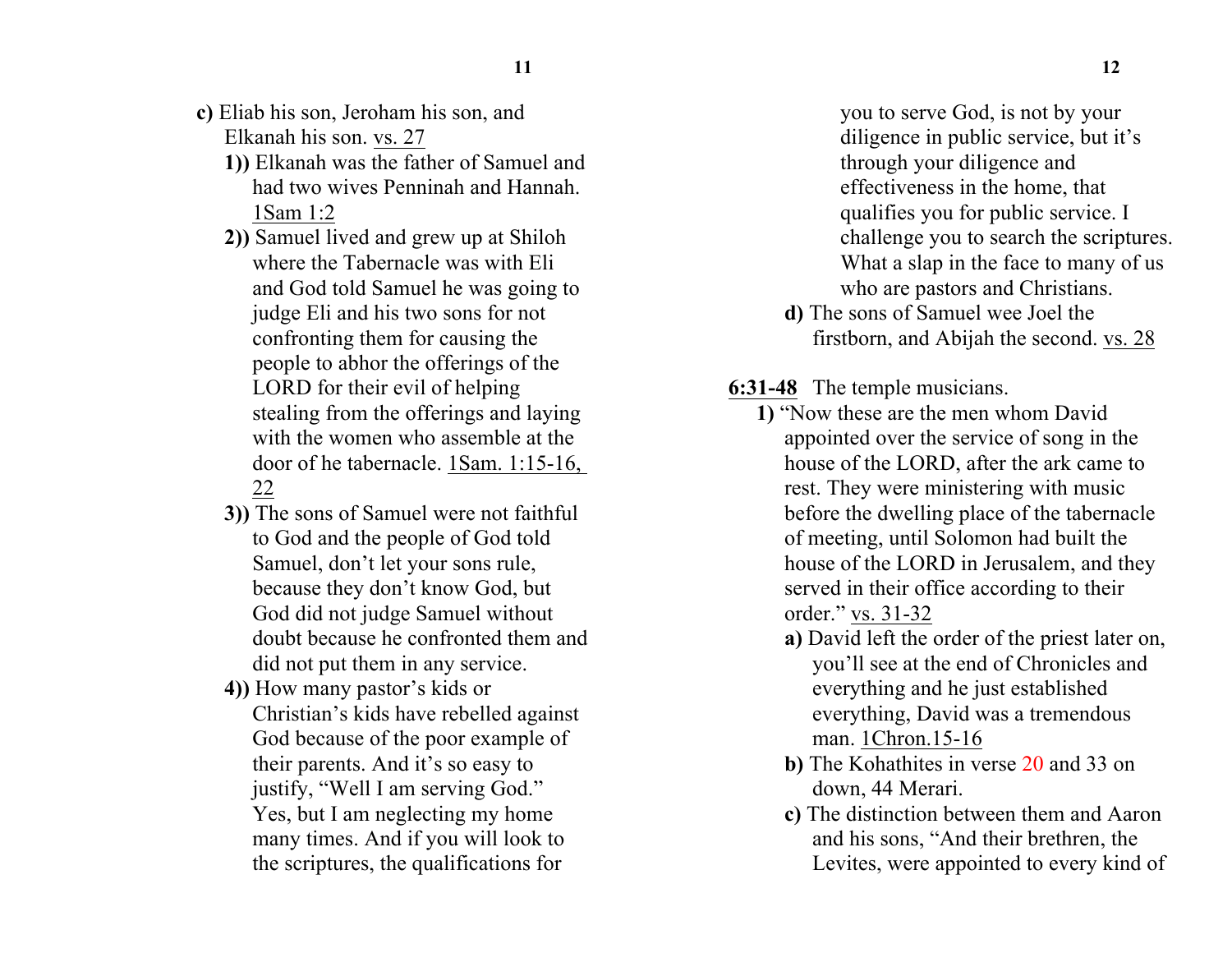service of the tabernacle of the house of God." vs. 48

**d)** Likewise in the church God appoints by calling, anointing and giving gifts to each believer to serve.

**6:49-53** The family of Aaron and their duties.

- **1)** "But Aaron and his sons offered sacrifices on the altar of burnt offering and on the altar of incense, for all the work of the Most Holy *Place*, and to make atonement for Israel, according to all that Moses the servant of God had commanded." vs. 49
- **2)** The sons of Aaron. vs. 50-53

**6:54-81** The cities of the Levites.

- **1)** "Now these *are* their dwelling places throughout their settlements in their territory, for they were *given* by lot to the sons of Aaron, of the family of the Kohathites:" vs. 54
- **2)** The Kohathites received 13 cities, Geshon thirteen and Merari twelve, vs. 54, 62, 63 \* Josh. 21:5, 6, 41
- **3)** There were six refuge cites, three on the east and three on the west side, Kedesh, Shechem, Hebron, Bezer, Ramoth and Golan. vs. 57

**\*** 1Chron. 6:57, 67, 71, 72, 73, 78; Josh. 21:13, 21, 32, 36, 38

**13 14**

- **7:1-40** The family of Issachar, Benjamin, Naphtali, Manasseh, Ephraim and Asher.
	- **1)** The family of Issachar, "The sons of Issachar were, Tola, Puah, Jashub, and Shimron, four in all." And it continues recording 36,000 ready for war. vs. 1-5
		- **\*** Their numbers had increased since the time of Moses. Gen. 46:13; Num. 26:23- 25
	- **2)** The family of Benjamin, "The sons of Benjamin were Bela, Becher, and Jediael, three in all. And it enumerates them on downto verse 12. vs. 6-12
	- **3)** The family of Naphtali, "The sons of Naphtali were, Jahziel, Guni, Jezer, and, the sons of Bilhah. vs. 13

\* Gen. 46:24; Num. 26:48

- **4)** The family of Manasseh, "The descendants of Manasseh. vs. 14-19 \* More complete list. Num. 26:29-34
- **5)** The family of Ephraim, "The sons of Ephraim were Shuthelah, Bered his son, Tahath his son, and Eladah his son, and Tahath his son." vs. 20-29
	- **a)** Nun his son, and Joahua his son, was the assistant of Moses, who led the people into the promise land to conquor Jericho. vs. 27
	- **v)** Num. 26:35-26